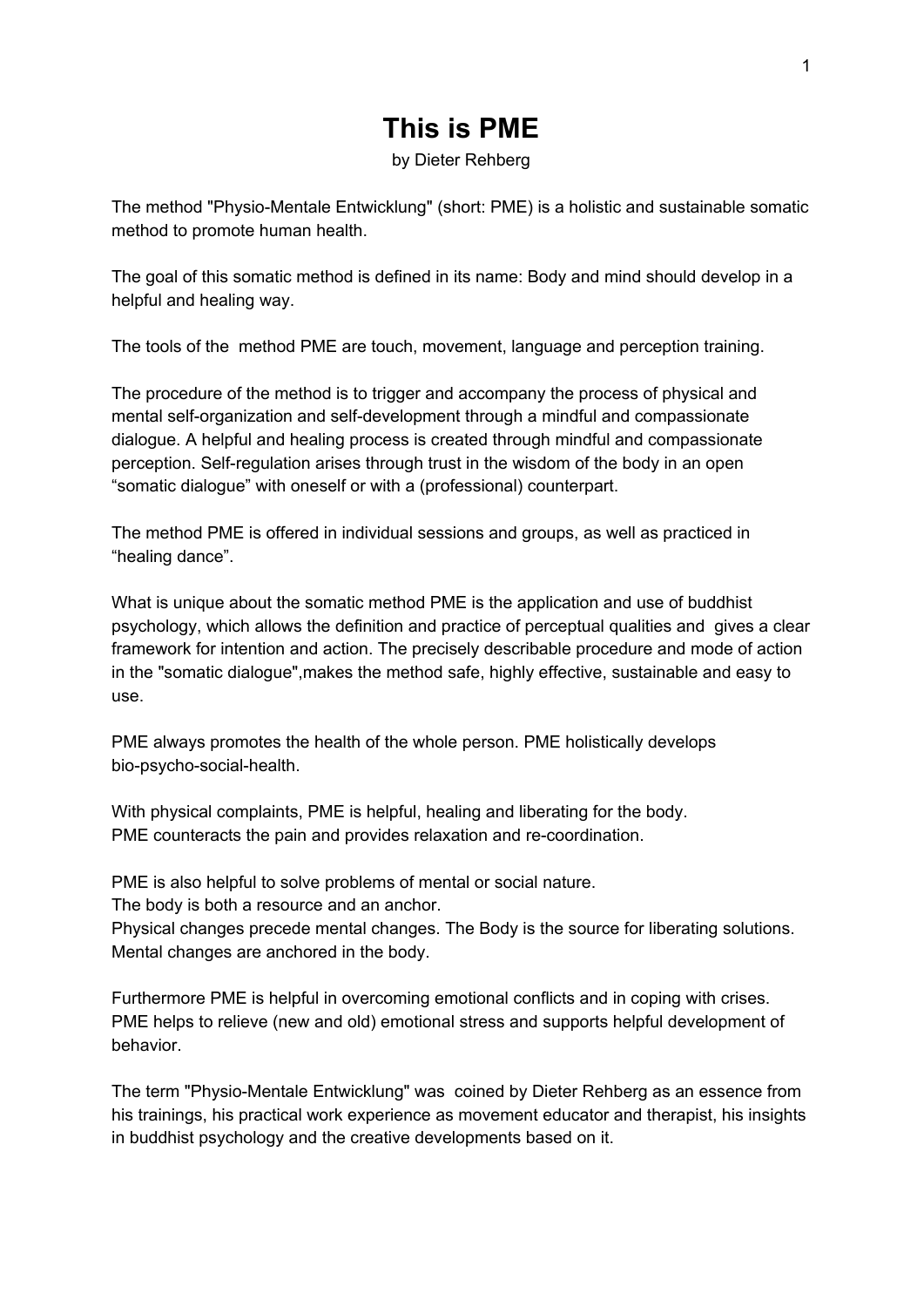# **Methods and Tools of "Physio-Mentale-Entwicklung":**

### **Movement:**

Movement is used in the Method PME

- as a very direct tool of communication between coach/therapist and client.
- to guide clients in a more active state during perception training.
- in simple, easily repeatable exercises to teach movement principles such as: self-organization with and against gravity, speed and timing, flexion and extension, balance, alignment and direction, force and release and effortless movement.
- to express and communicate feelings, memories, stories, metaphors on a physical, often preconscious, implicit level.
- to communicate the solutions that the body expresses.
- to support and continue the individual development process into free movement.
- to recognize movement patterns and guide them into a healing development.
- to sustainably integrate the developments in standardized everyday movements (walking, standing, sitting, eating, etc.).
- to dance the "healing dance".

### **Touch:**

Touch is the most basic sense of the human being, which contributes significantly to its early development. In later years, touch is subject to strict social regulation in most cultures. In touching, sensor and motor functions appear in the same place at the same time. Touching in the Method PME focuses on sensing. The mental intention of the coach/therapist while touching is not "this should change!" (as in most other touch techniques) but is asking the open questions "what is there?" and "how is it there?". At the same time, the coach/therapist tries to perceive with his hands in a certain quality, namely mindfuly and compassionatly, in order to trigger a helpful and healing process. (see Somatic Dialog). Actual techniques of touch step into the background, the focus is on the quality of the touch. Subsequently, as an effect of the somatic dialogue , the coach/therapist tries to perceive and support the changes and developments under his hands carefully and friendly. Such changes can be: changes in temperature, tension and nature, internal and external movement, perhaps in a rhythmic repetition.

### **Language:**

In the Method PME language is used in an educational manner as an explanation and invitation for touch, movement and perception training.

Secondly language is used as feedback from the clients about their mental and physical changes and developments.

Thirdly language is seen as an independent creative medium in which the pictorial, metaphorical nature of the mental and emotional self can be expressed in an idiosyncratic way by asking for striking key words. With further inquiries about the more positive images and metaphors, a resource-oriented process is initiated and strengthened.

### **Perception :**

Perception is a major tool in the Method PME.

The focus on perception makes the Method PME a somatic method.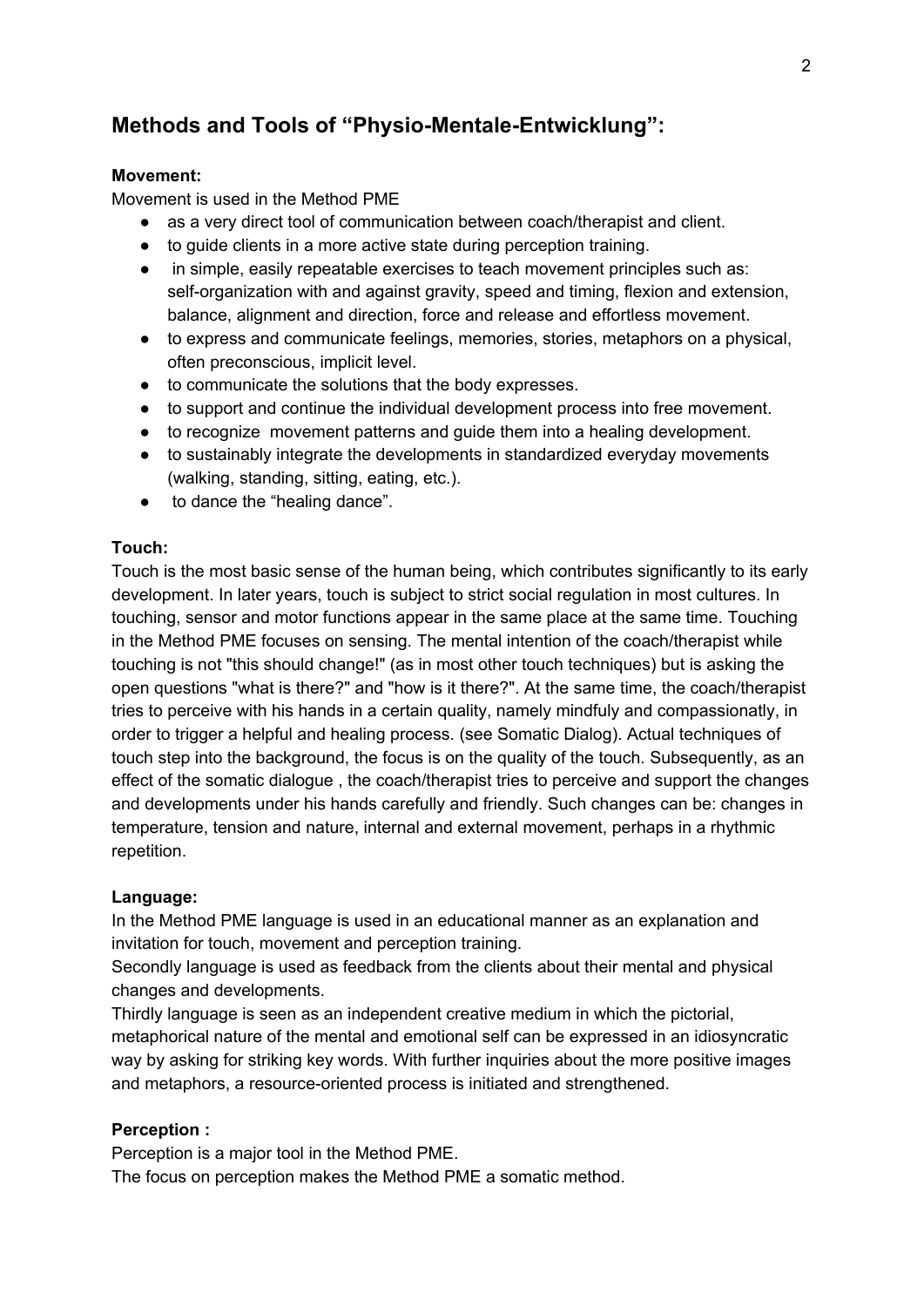The concept of perceptual qualities is the core of the "Somatic Dialogue" and makes the Method PME unique in the somatic world.

In the Method PME the perception is not only promoted by the "Somatic Dialogue", but the clients are also guided to focus their attention and to practice healing and helpful perceptual qualities for themselves.

In "Anatomical Embodiment" the perception of the body will be refined and guided by anatomical images and physiological metaphors.

# **Principles of PME:**

### **Mindfulness and compassion:**

These mental factors are a basic prerequisite for making any kind of communication coaching and therapy a success. These are qualities of perception and not of being or acting (correct: "I listen mindfully" and not: "I am mindful"). These mental factors can be learned and practiced.

### **Non-attachment and non-identification:**

PME coaches/therapists perceive clients with compassion and loving kindness. They are at and with the client and not in their suffering, as the original Greek meaning of the word empathy suggests (in the pathos). By practicing helpful and healing mental factors (= perceptual qualities) attachment and identification with the clients can be avoided.

### **Client centeredness:**

In the Method PME, the focus is on the clients. No theoretical plan is worked through. The clients are the experts for their problems, the clients bring not only their problems but also their solutions. The clients have ultimate sovereignty over interpretations and meanings.

### **Process-oriented:**

The process of coaching and therapy is started consciously, but results, directions, next steps and often goals are open. Decisions about the process are made based on the perception of the client's' current responses and reactions, whether consciously or unconsciously, externally or only internally perceived. Experience and trust in improvisation and intuition is helpful.

### **Dialogue:**

The "Somatic Dialogue" is the heart of PME. See the detailed description below.

### **Somatics and Embodiment:**

Soma is the spirit-animated body, the alive and living body. In the german language there is the beautiful translation "Leib" for soma. Embodiment is the process of the mind becoming aware of its body. The mind that lives in the body is an perception or an image and also includes thinking and feelings. The Method PME therefore works from the clients sensing the body, as well as the client's thoughts and feelings . The direct somatic experience is more important than conventional medical diagnoses, x-ray photographs or the opinion or experience of the PME coaches /therapists.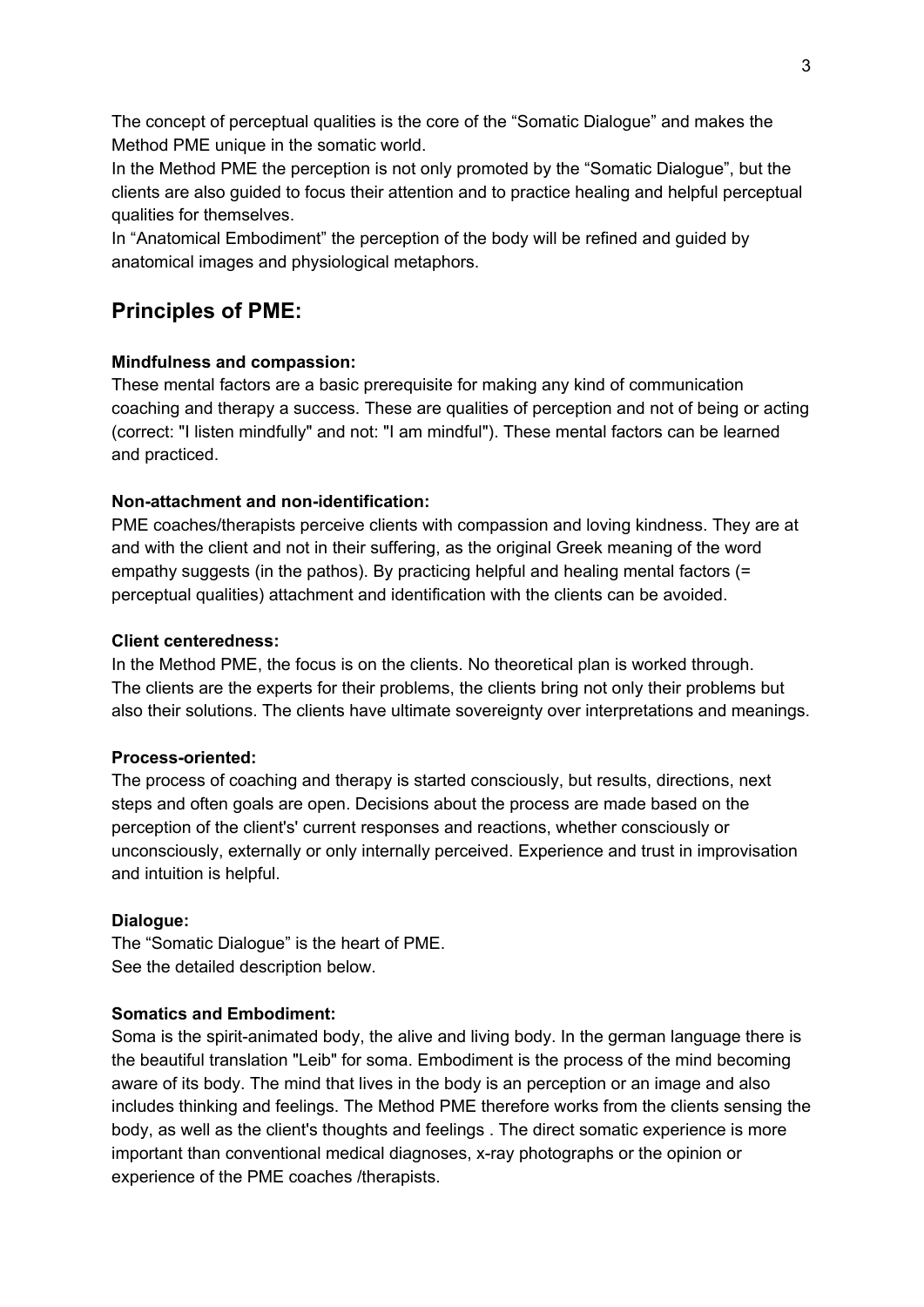### **Salutogenesis:**

PME does not cure, it is healing. PME does not cure diagnosed diseases, but performs specific and non-specific health promotion and rehabilitation. PME tries to address clients as completely and holistically as possible in every treatment (body and mind, preferably the whole body in different systems, in different media). As a result, and by strengthening old and new resources, the health of clients can be promoted broadly and not just treated with one symptom. Nevertheless (or maybe exactly because of this) treatments with PME can remove many symptoms that conventional medicine cannot help , however, PME does not see itself as competing with conventional medicine but as complementary to it.

### **Cause and effect:**

PME assumes that every effect has a cause, but that a cause-effect unit does not happen alone and linearly, but as a systemic feedback loop embedded in many transsystemic feedback loops, which can all have a reinforcing or reducing effect. Even the smallest disturbances in balance often have great effects because they are amplified in many feedback loops. In the same way, the smallest developments or a very unspecific health promotion can alleviate seemingly great suffering effectively.

#### **Self-organization, survival strategies and homeodynamics:**

PME takes advantage of the power of self-organization, self-development and survival strategies, which are inherent in humans. When coaches/therapists go on a search together with their clients with the questions: "How could it be freer, easier, more pleasant", and apply the "Somatic Dialogue" in their search the individual resources and idiosyncratic patterns of homeodynamics become visible and can be promoted.

#### **Effective, sustainable and economical:**

On the one hand, the principle described above makes PME very effective, since the development process continues for one or two days after the 75 minutes of the consultation unit, because the development is reinforced by the client's own healing feedback loops. On the other hand, PME is sustainable because the "system" person learns to use the more helpful patterns alone, without a consultant.

A better balance uses fewer nerves and muscle tension and therefore less energy. It is therefore also economically and ecologically sensible.

### **The power of the mind:**

The power of the human mind is unfortunately only recognized by conventional medicine in the "placebo effect" and eliminated as far as possible by double-blind studies. Unfortunately, there are only a few approaches that make positive use of this power. Mindful and compassionate self-perception, as it is practiced in the Method PME, is, for example, a key to the "inner pharmacy", to the healing power of the mind.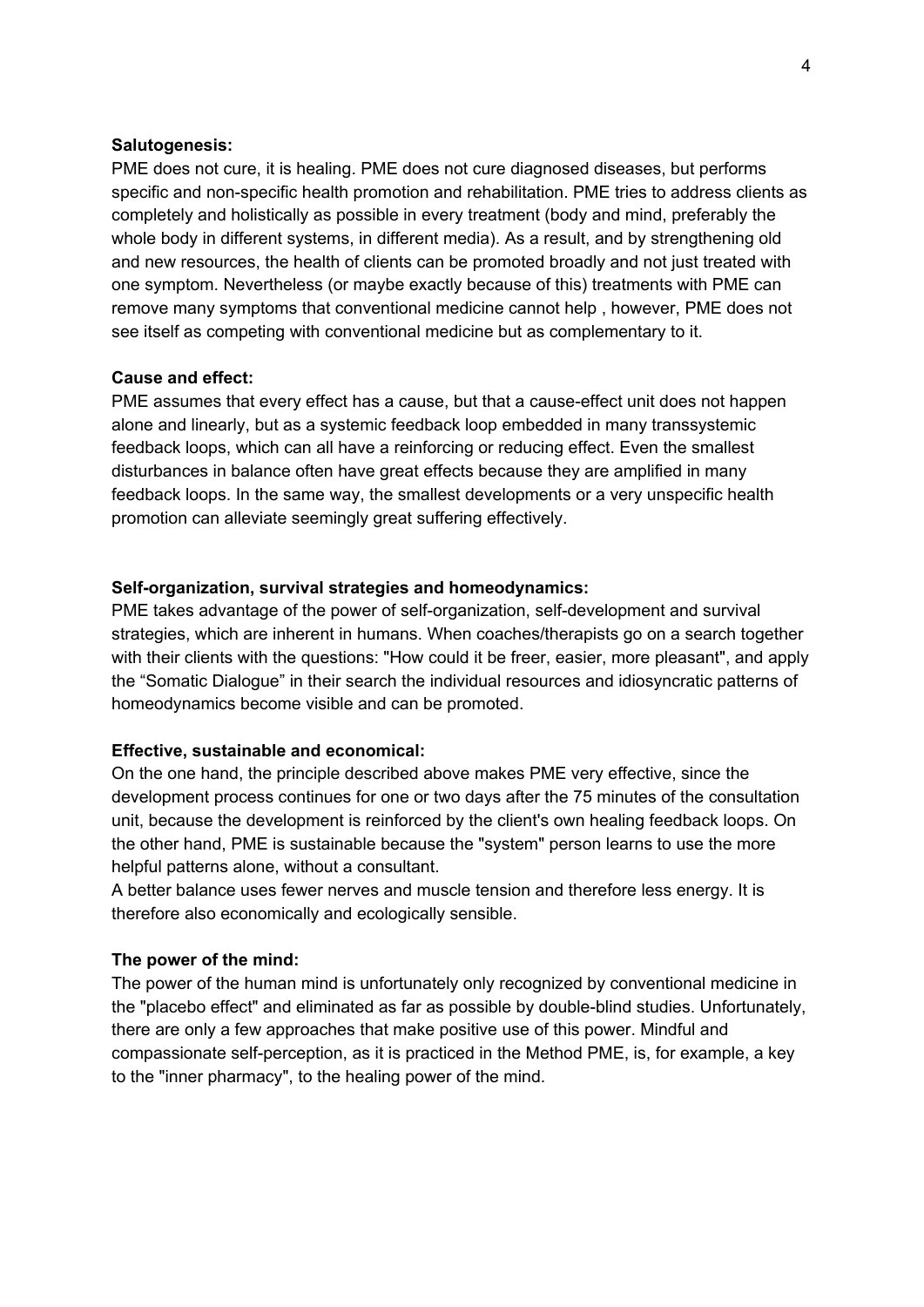### **Resource-oriented:**

In the method PME, old resources that have brought the clients up to here are discovered and made aware (sometimes through reinterpretation). New physical and mental resources and options for action are developed through the somatic dialogue.

### **Oriented from here and now into the future:**

PME does not work revealingly, but takes everything that is shown in the here and now. Of course, these can also be old memories and emotions, but solutions and developments can only happen in the here and now or in the future. So-called "active letting go" is not considered practicable, helpful and healing development can only happen by refocusing and strengthening new helpful patterns.

### **Pleasant and effortless:**

Every PME treatment looks for the pleasant and effortless, because a "go through the pain" only activates more negative reinforcing feedback loops.

### **The Somatic Dialogue**

### **Healing and helpful development through the somatic dialogue:**

The somatic dialogue is a repetitive process.

The individual steps can occur in a different order.

However, each step should occur at least once within a teaching/coaching/therapy unit. In this communication model, communication does not begin with asking or communicating, but with being there and listening.

### **Compassionate Being:**

The coach/therapist concentrates exclusively on the client without any disturbances. The clients are perceived with compassion, without identification and without attachment to their suffering. The coaches/therapists are with and at the client, but not empathetically in their suffering.

### **Mindful Perception:**

Mindfulness is quality of perception (mental factor) that creates memory through mental collection, it is an internalization. In order for mindfulness to be helpful and healing, it also requires enthusiasm, knowledge, compassion and lack of desire (non-attachment). Mindfulness is practiced in the Method PME especially in the following sensory channels.

- Interoception of the body
- Kinesthetic perception of movement
- Touching
- Hearing, Listening
- Seeing
- Thinking (in buddhist psychology thinking is seen as a sensory channel)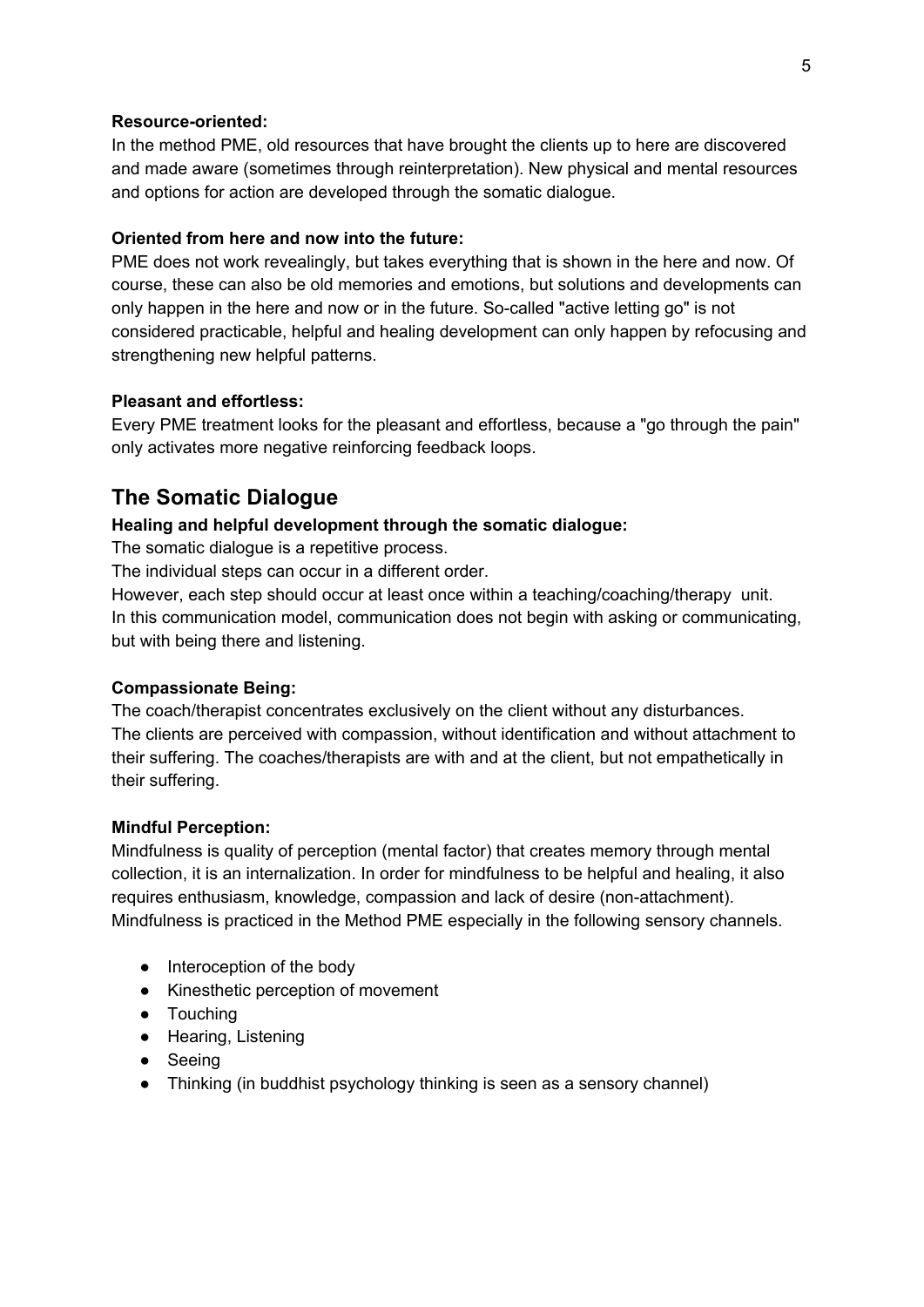### **Asking Questions:**

Questions are seen in the Method PME as a metaphor for an inner attitude, which is used in all media of the PME, i.e. also in touch and movement. Expressed in language, the questions are like this:

- How is it ?
- How would it be?
- Does something want to change or move?
- How could it be more pleasant or easier?

"Why?" Or "Where does that come from?" Is avoided.

### **Perceiving and picking up responses from the clients' selves:**

If the perception and questions happen in a mindful and compassionate quality (see above), then the answer can be a self-organization in a healing and helpful quality. Particular attention is paid to:

- Keywords
- The actual content of language
- Movement expression
- Changes in alignment
- Changes in facial expression, gestures and voice
- Changes in the tissues of the body
- Changes in perception
- New realisations and thoughts
- Emotional changes

### **Space and time for helpful and healing self-development:**

Physio-mental development takes time.

Physio-mental development takes time to become, to grow, to be "perceived" and to develop.

That is why a PME individual session usually lasts between 75 and 90 minutes.

### **Support, guidance and amplification of the process:**

Let the process unfold by free movement.

Take up movement as a repeatable exercise.

Enhance inner movement and tissue change by touch (rhythm of development).

Use the location of the change as a starting point for the next question.

Mirroring and paraphrasing externally visible changes.

Immerse into the metaphorical image-world of the clients.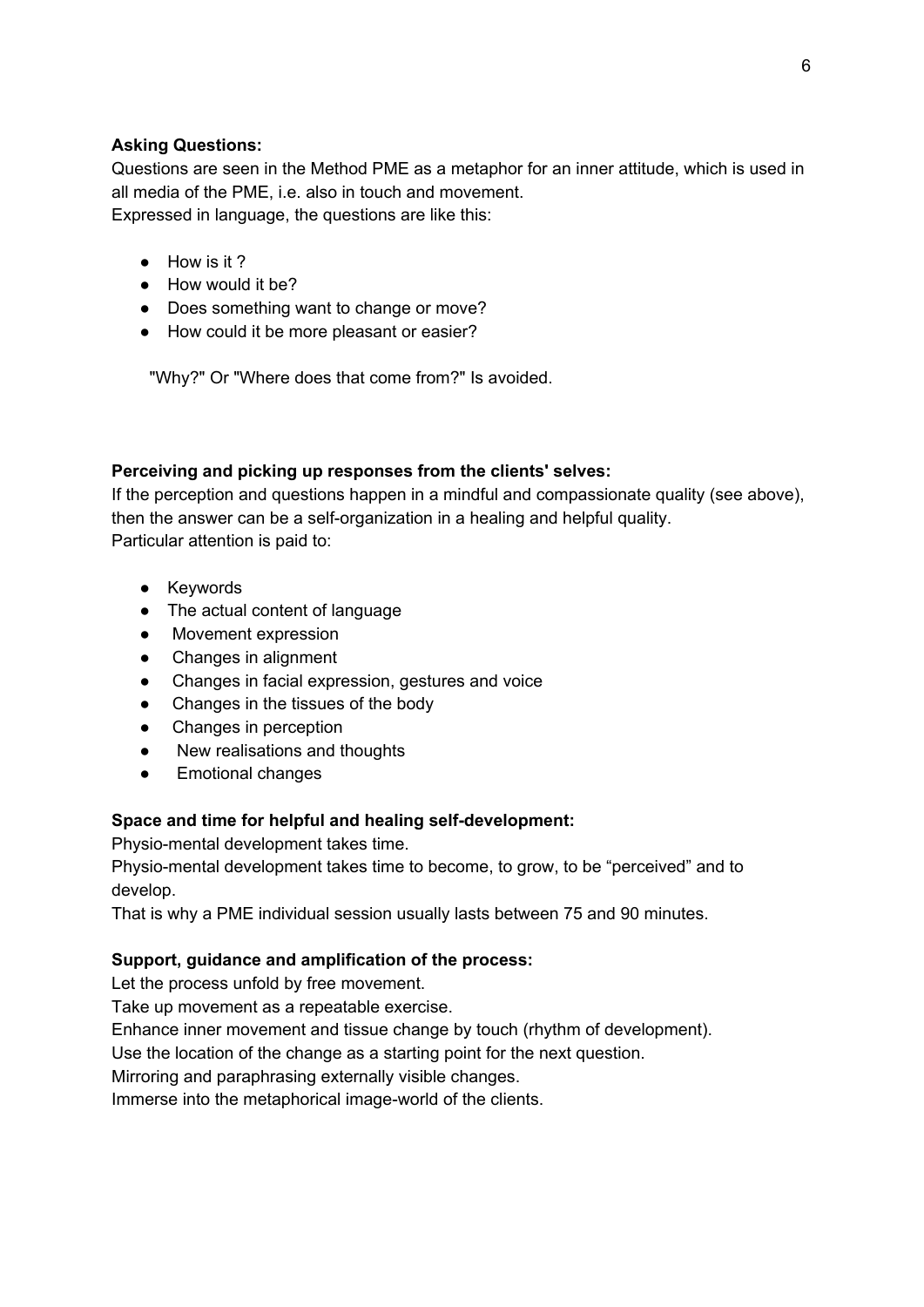### **Intellectual recognition of new patterns:**

A linguistic naming and speaking is required to become aware of the development. Since there is no codified language of embodiment, language has to be reinvented in every session, which is sometimes not so easy, but sometimes it becomes very creative, clear and precise.

### **Take a break, rest and forget**

Only if there is a moment of silence and doing nothing before the next action or repetition, the change will become subconscious and the development will be sustainable

### **Repetition:**

Learning needs repetition. Only through repetition the development can become deeper and farther and connect with other human instances.

### **Transformation and development into other human instances:**

Because of the the many connections and feedback loops inside a human being, the specific healing developments will continue and transfer into other tissues, other parts of the body, into the mind and the social systems: (For example, if a development in the shoulder area is repeated, a development in the heart region or in the pelvis could also be perceived, feelings and memories may arise and, as a result, also metaphors and solution ideas for a life problem.)

### **Integration in everyday life:**

Practice of everyday movements Reflection on meanings for your own life Planning of actions and next steps

### **Philosophy of PME:**

### **Freedom and personal responsibility:**

The method PME assumes that everyone can and should decide about themselves. From a socio-political point of view, this is common sense, but when it comes to one's own body, most of the time, also favored by the system of conventional medicine, responsibility is passed on to a supposed expert. In the method PME clients learn to perceive their own body mindfully and compassionately, to take the body's signals seriously and to gain confidence in the process of self-organization of their body. As a result, they can regain more responsibility for themselves and dealing with themselves in a more healing and helpful way.

The role of the coach/therapist in the method PME is therefore that of the listener, that of the presence and space provider and that of the questioner and the process facilitator. He is not an expert, the clients are the experts.

### **Selfregulation and selforganisation for the development of the self:**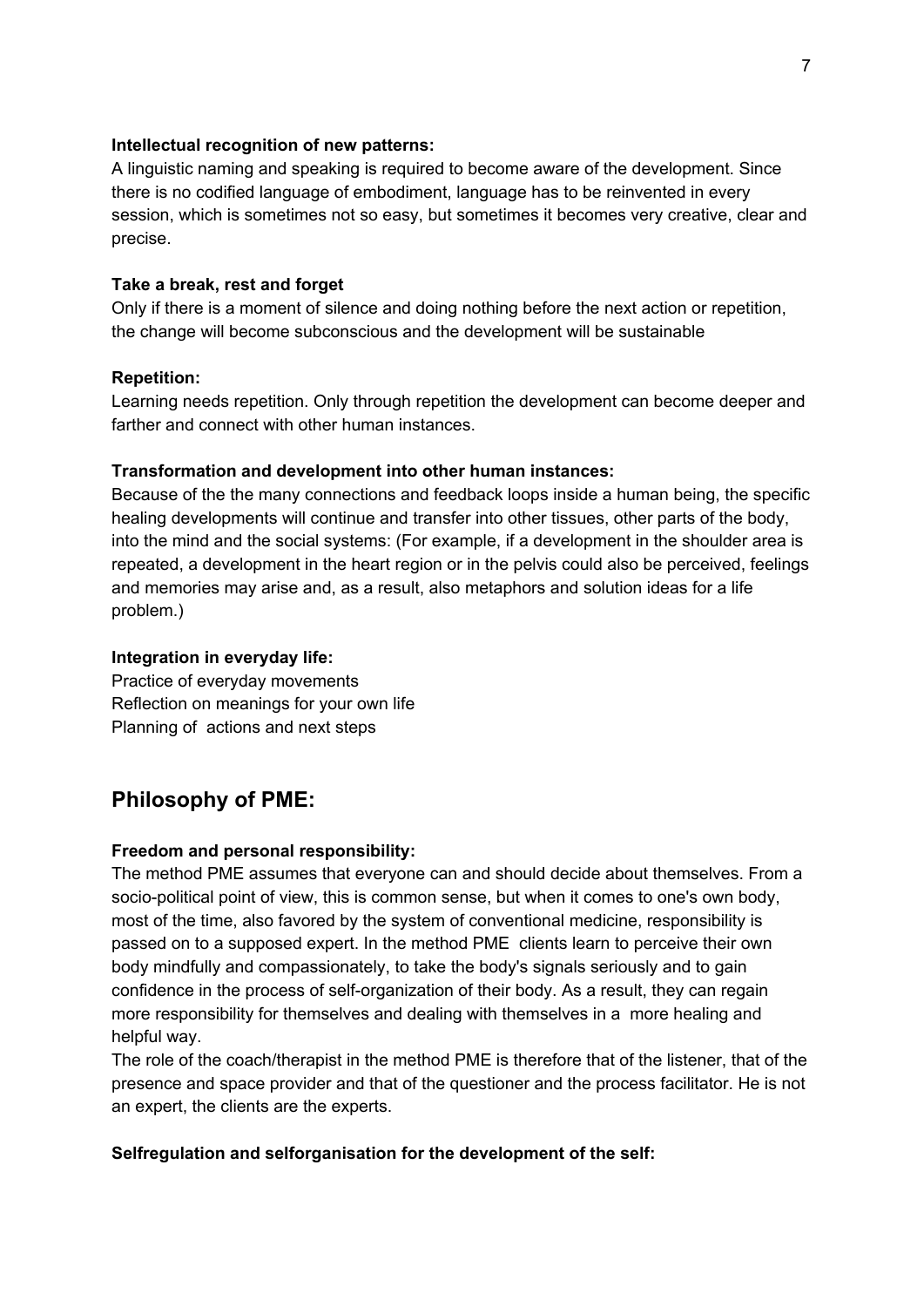The method PME works with the view that the body and mind have the tendency to bring themselves back into balance if you give them time and space and ask them mindfully and compassionately. The knowledge about the organization of your own self is mostly below the perception threshold, most behavior is automated and reflexive. With the method PME the client can learn to perceive and express the hidden implicit knowledge and transform it into helpful and healing explicit knowledge, which enables selfregulation and development of the self.

### **Symptoms and traumas:**

Symptoms are seen as a creative achievement, how the human system keeps alive and reacts to external disturbances. Symptoms that cause pain and suffering can be an expression of a self-survival strategy. Through updating and transformation, they can be handled as a resource, or can be released when a more economical and pleasant solution is identified and supported.

### **Dialogue and Co-regulation:**

If it is not possible to trigger and shape a helpful and healing self-development in yourself, on your own you need a dialogue and a connection to an external entity that a PME coach/ therapist can offer. The dialogue should be started with careful listening and resonant, resource-oriented questions and should give enough time and space for the answer. It is also important to be open and attentive to different (often absurd) answer options, only with this the individually correct process can be triggered.

# **Psychological basis of the method PME, with main focus on buddhist psychology:**

### **Body and mind:**

A person's self consists of the body and the mind. The mind is the instance of self that knows. The mind forms a unit with the body (the self), but cannot be located in the body (not even in the brain). The mind is the cause for the effects expressed by the body.

### **Mental factors as qualities of perception and intentions:**

The mind is either an idea/image or a perception.

For every perception you need a sense organ (a sense) and an object (a content). In addition to the classic 5 senses, PME works with the proprioceptors, the body's own sense of itself and the kinesthetic perception.

For Buddhists, thinking is an additional sense (an additional sense organ). So every person has an authority over thinking, the mind, which can recognize thinking and its contents. At the same time, thinking is on the same hierarchical level as smelling, seeing or touching and is therefore equivalent to them.

At every moment of realisation, with every perception, mind factors are connected to the mind that give the mind a certain quality. For example: Always present mind factors are the feelings. Feelings do not play such a prominent role in buddhist psychology and practice as they do in Western psychology, because they are an allways present and therefore unchangeable mind factor. In contrast, there are changeable and not always present mind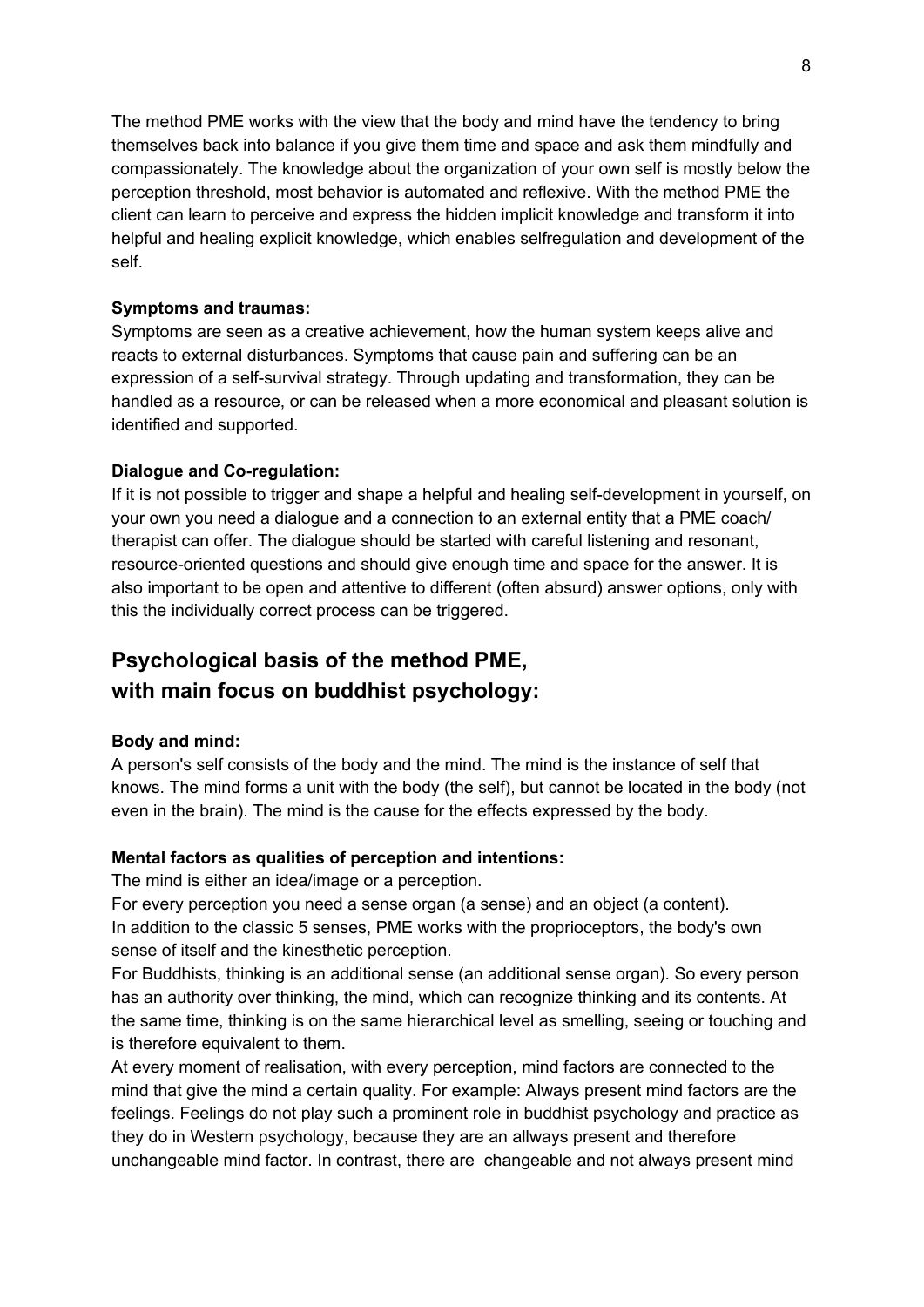factors, which I can influence myself and which are therefore a key for development, coaching/therapy or spiritual liberation. there are approx. 52 (depending on Buddhist tradition) of these mind factors, which are not always present, and they are divided into 2 sections:

the helpful and healing mind factors and the not helpful and healing mind factors Healing and helpful mind factors include: mindfulness, compassion, enthusiasm, knowledge, non-attachment, etc.

Not healing and not helpful mind factors include: greed, hate, ignorance, attachment, ambition, anger, etc.

### **Cause and effect:**

According to the Buddhist law of cause and effect, a mind connected with a healing mind factor triggers a healing effect, both in the object and in the subject. So it is important to exercise your perception in a healing quality in order to achieve a healing effect. Ethical intentions that are important for the coaching and therapy situation can thus be trained and practiced.

Importance for working with PME:

- When a coach/therapist listens to the client's words mindfully and with compassion, he triggers a healing and helpful effect, both in himself and in the client.
- When the coach/therapist observes the client's movements mindfully and with compassion, he triggers healing and helpful reactions in the client.
- When the coach/therapist teaches clients to perceive their own body mindfully and compassionately, they can initiate a healing process themselves.
- When the coach/therapist touches clients and tries to perceive what he touches mindfully and compassionately, this has an effect on the quality of his touch (it can be healing and helpful), the body he touches and the mind that the body belongs to.

# **The history and roots of "Physio-Mentale Entwicklung":**

The term "Physio-Mentale Entwicklung" was first coined by Dieter Rehberg in 2004, as the essence of his trainings, his practical work experience and the creative developments based on it. The most important influences are briefly mentioned below.

### **Expressive dance and body liberation:**

From 1986 to 1990 Dieter Rehberg studied intensively expressive dance according to the "System Rosalia Chladek" with dancers of the "Tanztheater Homunculus" and at the Conservatory for Music and Performing Arts of the City of Vienna. The "System Chladek" followed the (especially German) tradition of body liberation, free dance, the power of personal (brilliant) expression and body training through gymnastics and music (rhythm). The following inspirations were included for the PME method: psycho-hygiene and mental-emotional self-organization through improvisation and free movement, the healing power of dance, basics of physical communication, precise language when guiding groups and the integration of somatic experience through reflection in groups.

### **Post-modern dance:**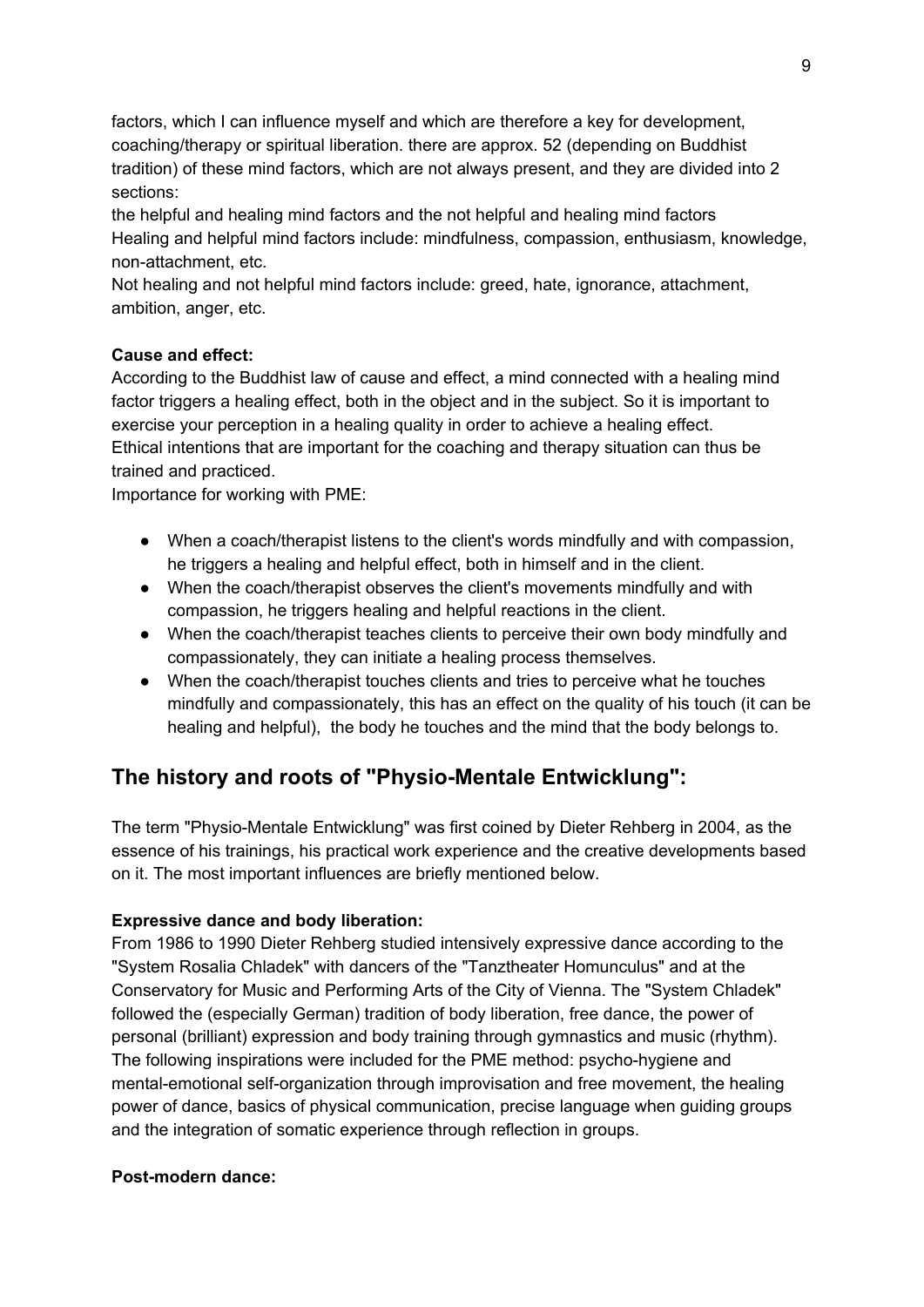From 1991 to 1995 Dieter Rehberg studied at the "European Dance Development Center" (EDDC) at the Hogeschool voor de Kunsten in Arnhem / Netherlands. This training saw itself as an attempt to combine american postmodern dance (especially in the tradition of Judson Church) with current forms of somatic movement education ("Alexander-Technique", "Release-Technique", "Body-Mind Centering) to a new form of performance art. The insights gained for the method PME were: The influence of tangible anatomy on movement and behavior, the importance of touch and imagination on personal development, precise exercises and techniques in somatic work and the healing effects through the ongoing practice and inspiration of the dance form "Contact Improvisation".

### **Performance art, creativity and self expression:**

From 1995 to 2000, Dieter Rehberg worked as a freelance performance artist in Vienna. The following factors were incorporated into the method PME: space and time as media of communication, artistic creation as a metaphor for essential mental and emotional states and taboo-free research, development and creation from one's own somatic-artistic practice.

### **Somatic movement therapy:**

In addition to his experience in somatic movement training at the EDDC, Dieter Rehberg also studied "Body Mind Centering" according to Bonnie B. Cohen and "Psycho-Physical Integration and Mentastics" according to Dr. Milton Trager. In 2006, Dieter Rehberg was recognized by the "International Somatic Movement Educator and Therapist Association" (ISMETA) as a "Registered Somatic Movement Therapist" (RSMT). The following facts from the somatic work became important for the method PME: That the movement development of a human being shapes his mental development, the power of the tools: perception and touch for development, an embodied understanding of anatomy and physiology and that the inner attitude is crucial for the success of a therapeutic relationship.

#### **Massage and manual therapy:**

From his training as a healing masseur / medical masseur and his further training in the osteopathic technique "Ortho - Bionomy", Dieter Rehberg brought, in addition to a lot of practical tools of touch , above all the connection to the classic conventional medical thinking into the method PME.

### **Idiolektik:**

Through Dieter Rehberg's study of "Idiolektik" (graduation 2014), a counseling and conversation psycho-therapy method that was developed by the doctor and psychoanalyst Dr. David Jonas, language has become also a major tool in the method PME. Also the attitude that the solution to a problem can always be found within the client and his own resources, and that language through targeted questions leads to a metaphorical-poetic Self expression , became part of PME.

### **Buddhist psychology:**

Dieter Rehberg's Buddhist practice (since 2003) and his further training at the Komyoji Institute have shaped the theoretical structure of the PME method very strongly. The definition of mind and its factors, as well as how healing and helpful effects can be achieved through a certain quality of perception, became part of the PME method. Knowledge, basic